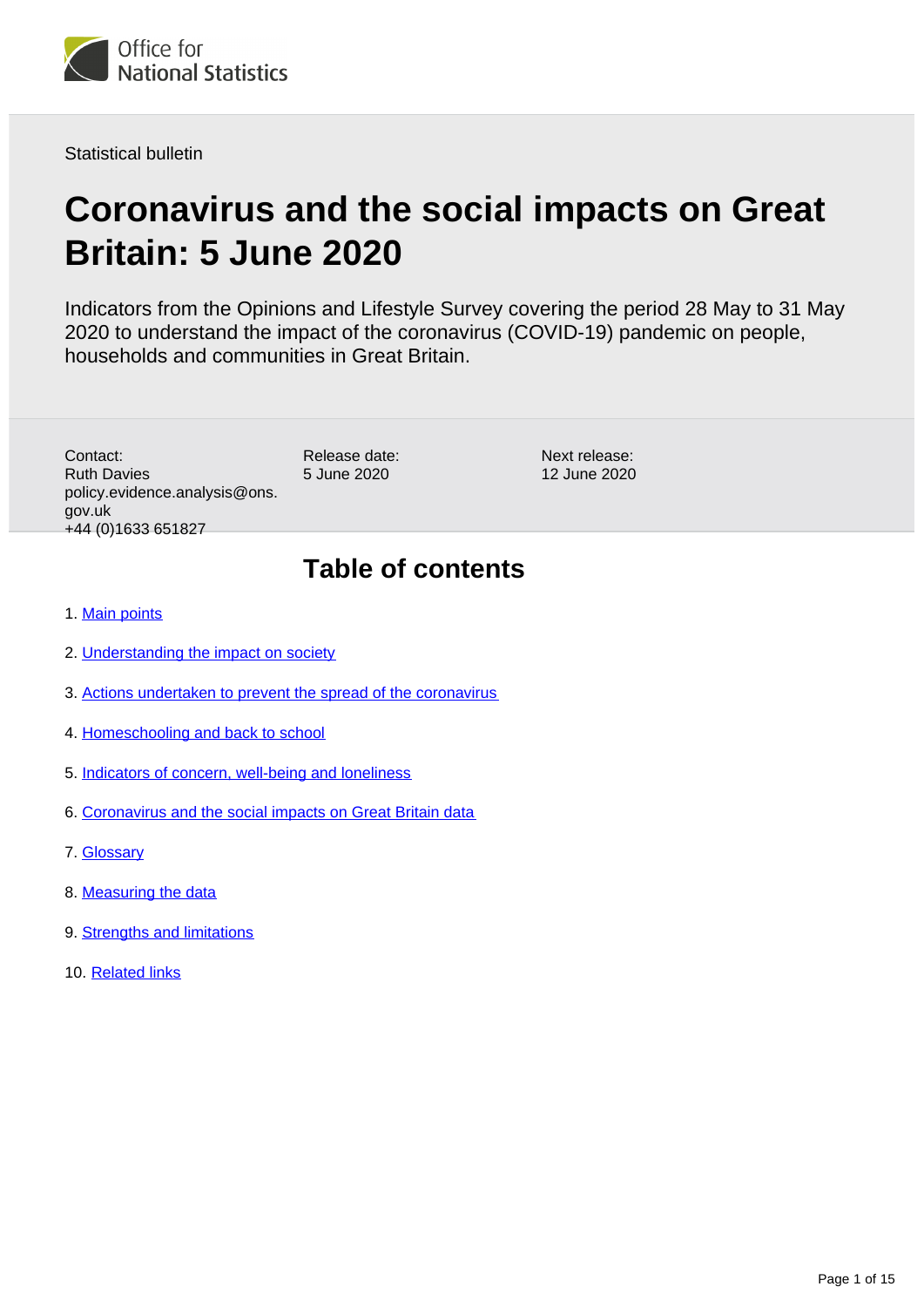# <span id="page-1-0"></span>**1 . Main points**

- A similar proportion of people in Great Britain have left their home this week, with 91% of adults saying they had left for any reason compared with 90% last week; however, this varies between England (92%), Scotland (88%) and Wales (84%).
- The most common reasons for leaving home across Great Britain this week were: essential shopping, exercise, work and running errands; however, leaving to meet with others in a public place continued to increase this week, and the largest increase compared with last week was for those travelling to and from work.
- Almost half of adults (49%) had visited a park or public green space this week with 39% of these saying they had met with family or friends from outside of their household – an increase on last week.
- 4 in 10 adults in employment (40%) said they had left their home to travel to and from work in the past seven days, up from 36% last week.
- Over 4 in 10 adults (41%) said they felt safe or very safe when outside of their home this week, compared with 33% last week.
- Almost 3 in 10 adults (28%) reported that they had used face coverings outside of their home in the past week, a similar proportion to last week (29%); again, people were most likely to wear these while shopping.
- For those it was applicable to, almost 2 in 3 parents (63%) in England felt either very or quite unconfident in sending their children back to school in June.

# <span id="page-1-1"></span>**2 . Understanding the impact on society**

This weekly bulletin contains data and indicators from a new module being undertaken through the Office for National Statistics (ONS) Opinions and Lifestyle Survey (OPN) to understand the impact of the coronavirus (COVID-19) pandemic on British society.

The statistics in this publication are based on a survey of 1,224 responding adults (49% response rate) sampled through the Opinions and Lifestyle Survey (OPN) conducted between 28 and 31 May 2020 (inclusive).

It contains breakdowns of results by sex and for identified "at-risk" groups that have been advised to take additional precautions. This includes those aged 70 years and over and those with certain underlying health conditions. The full list of conditions is included in the [Glossary](https://www.ons.gov.uk/peoplepopulationandcommunity/healthandsocialcare/healthandwellbeing/bulletins/coronavirusandthesocialimpactsongreatbritain/5june2020#glossary).

Results in the weekly bulletin are for Great Britain only unless stated otherwise.

This bulletin presents a summary of results, with further data including [confidence intervals](https://www.ons.gov.uk/methodology/methodologytopicsandstatisticalconcepts/uncertaintyandhowwemeasureit#confidence-interval) for the estimates contained in the [associated datasets](https://www.ons.gov.uk/peoplepopulationandcommunity/healthandsocialcare/healthandwellbeing/bulletins/coronavirusandthesocialimpactsongreatbritain/29may2020/relateddata). Where changes in results from previous weeks are presented in this bulletin, associated confidence intervals should be used to assess the statistical significance of the change.

Throughout this bulletin, "this week" refers to the period 28 to 31 May 2020 and "last week" refers to the period 21 to 24 May 2020.

# <span id="page-1-2"></span>**3 . Actions undertaken to prevent the spread of the coronavirus**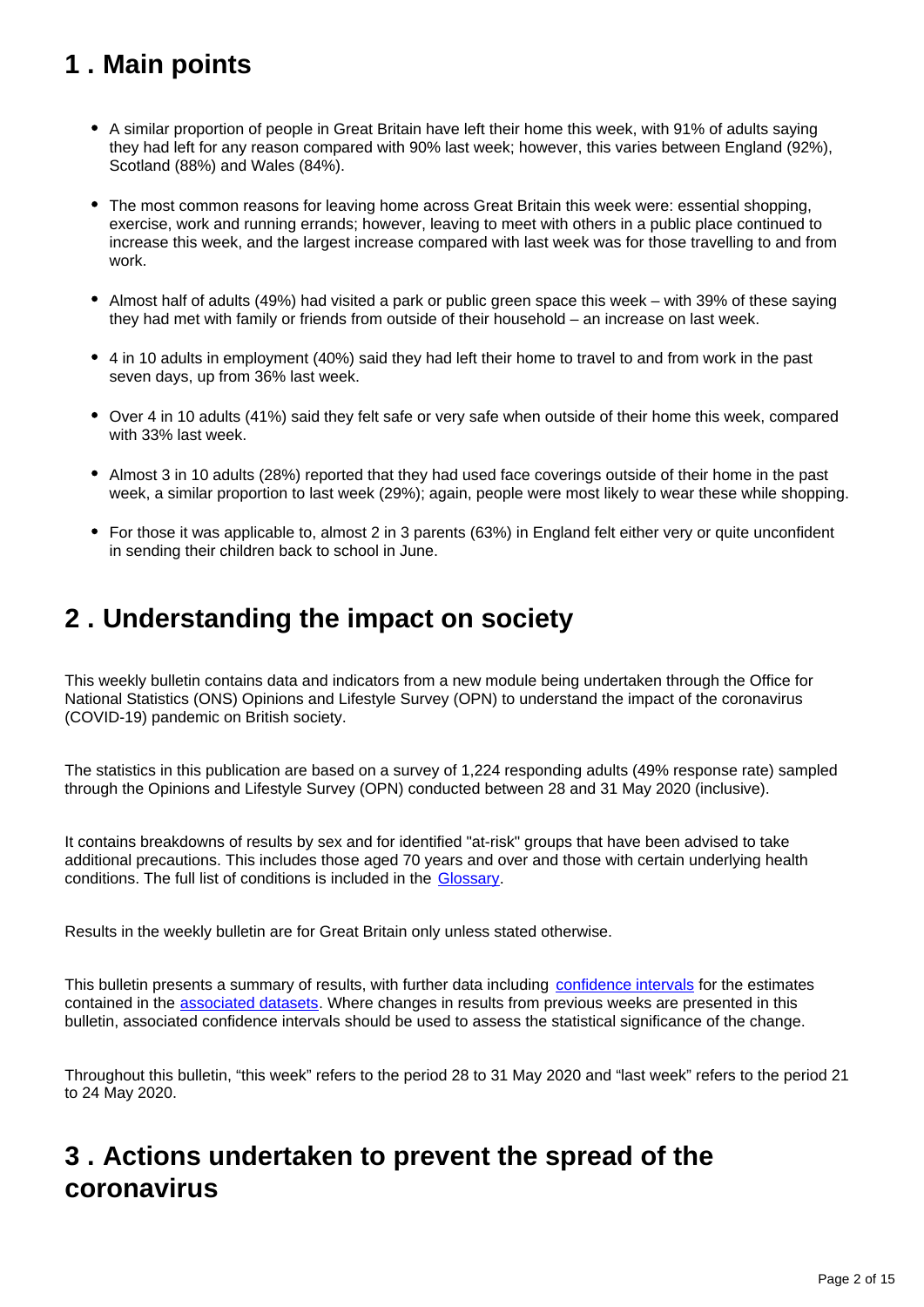## **Staying at home**

Of adults in Great Britain, over 9 in 10 (91%) said they had left their home for any reason in the past seven days, a similar level to last week. This varied across the three countries, although the differences were not found to be statistically significant. 92% of adults in England had left their homes, while this figure was 88% for adults in Scotland, and 84% for adults in Wales (Figure 1).

Official guidance on staying at home varies across England, Wales and Scotland. This section gives the reasons people are leaving their home but an estimate of compliance is not provided. Results are for Great Britain, unless stated otherwise.

### **Figure 1: The proportion of people who had left their home in the past seven days varied by country**

### **Great Britain, 28 to 31 May 2020**

## Figure 1: The proportion of people who had left their home in the past seven days varied by country



Great Britain, 28 to 31 May 2020

**Source: Office for National Statistics – Opinions and Lifestyle Survey**

**Notes:**

- 1. Question: "In the past seven days, have you left your home for any reason?".
- 2. At the time of the survey, guidance on staying at home varied across [England,](https://www.gov.uk/government/publications/staying-alert-and-safe-social-distancing) [Wales](https://gov.wales/staying-home-and-away-others-guidance) and [Scotland](https://www.gov.scot/publications/coronavirus-covid-19-staying-at-home-and-away-from-others/pages/staying-at-home/).

Although official guidance on reasons to leave the home has changed in recent weeks, for comparison with previous weeks, the proportion of people in Great Britain that said they had either not left their home or only left to travel to and from work; to do essential shopping; for medical reasons or to exercise is at its lowest level of 63%. This compares with 73% last week and a peak of 85% between 3 April and 13 April 2020.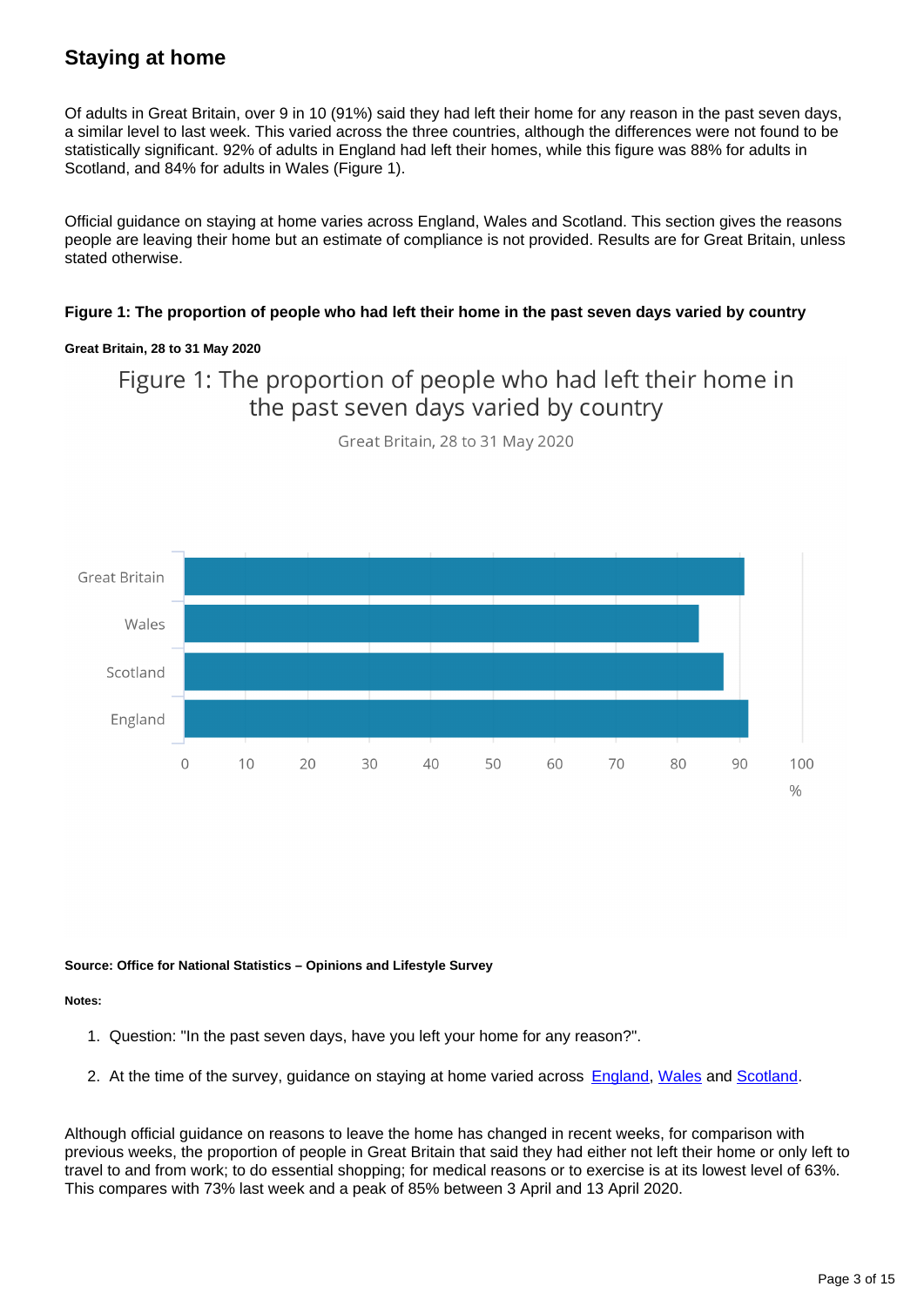The largest increase in reasons for leaving the home is for people travelling to and from work, up to 30% compared with 24% last week.

### **Figure 2: The most common reasons for leaving home continue to be shopping for basic necessities, and exercise**

### **Great Britain, 28 to 31 May 2020**

## Figure 2: The most common reasons for leaving home continue to be shopping for basic necessities, and exercise

Great Britain, 28 to 31 May 2020



### **Source: Office for National Statistics – Opinions and Lifestyle Survey**

**Notes:**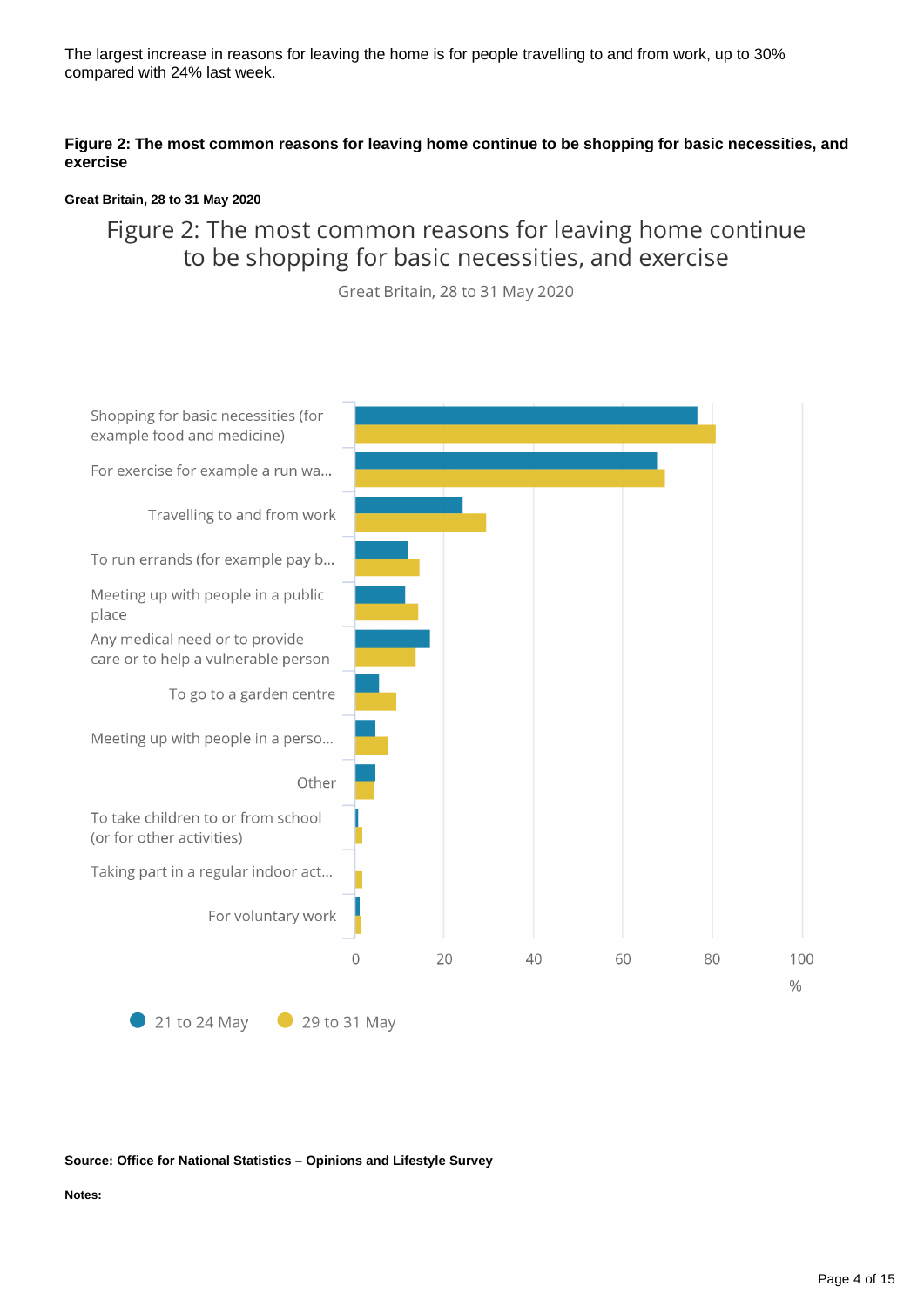- 1. Question: "In the past seven days, for what reasons have you left your home?".
- 2. Respondents were asked to select all that apply.
- 3. The values for "to visit a tourist attraction"; "travel within the UK for holidays or short breaks"; "travel outside of the UK for work"; "travel outside of the UK for holidays or short breaks" and "to visit a library" have been suppressed because of small sample size.
- 4. Base population: adults that said they had left their home in the past seven days.

Almost half of adults (49%) in Great Britain said they had visited a park or public green space this week, up from 42% last week. Of these, 39% said they had met up with friends or family from outside of their household.

Again, this varied across the three nations:

- over half of adults (52%) in England said they had visited a park or public green space, of which 40% had met with others
- in Wales, just over one-third of adults (34%) had visited a park or public green space, with 41% of these meeting others
- in Scotland one-quarter of adults (25%) had visited a park or public green space, with 24% of these saying they had met with others

However, it should be noted that at the time of the survey, there was different guidance in place in each of the three countries around people from more than one household meeting in a public place.

Across Great Britain, feelings of safety outside the home are increasing compared with the past two weeks. Just over 4 in 10 adults (41%) said they felt safe or very safe when outside of their home, which has increased from 33% last week. However, this varied across the three countries of Great Britain. 40% of adults in England felt safe or very safe outside of their home this week, while 26% of adults in Wales, and 51% of adults in Scotland felt this way.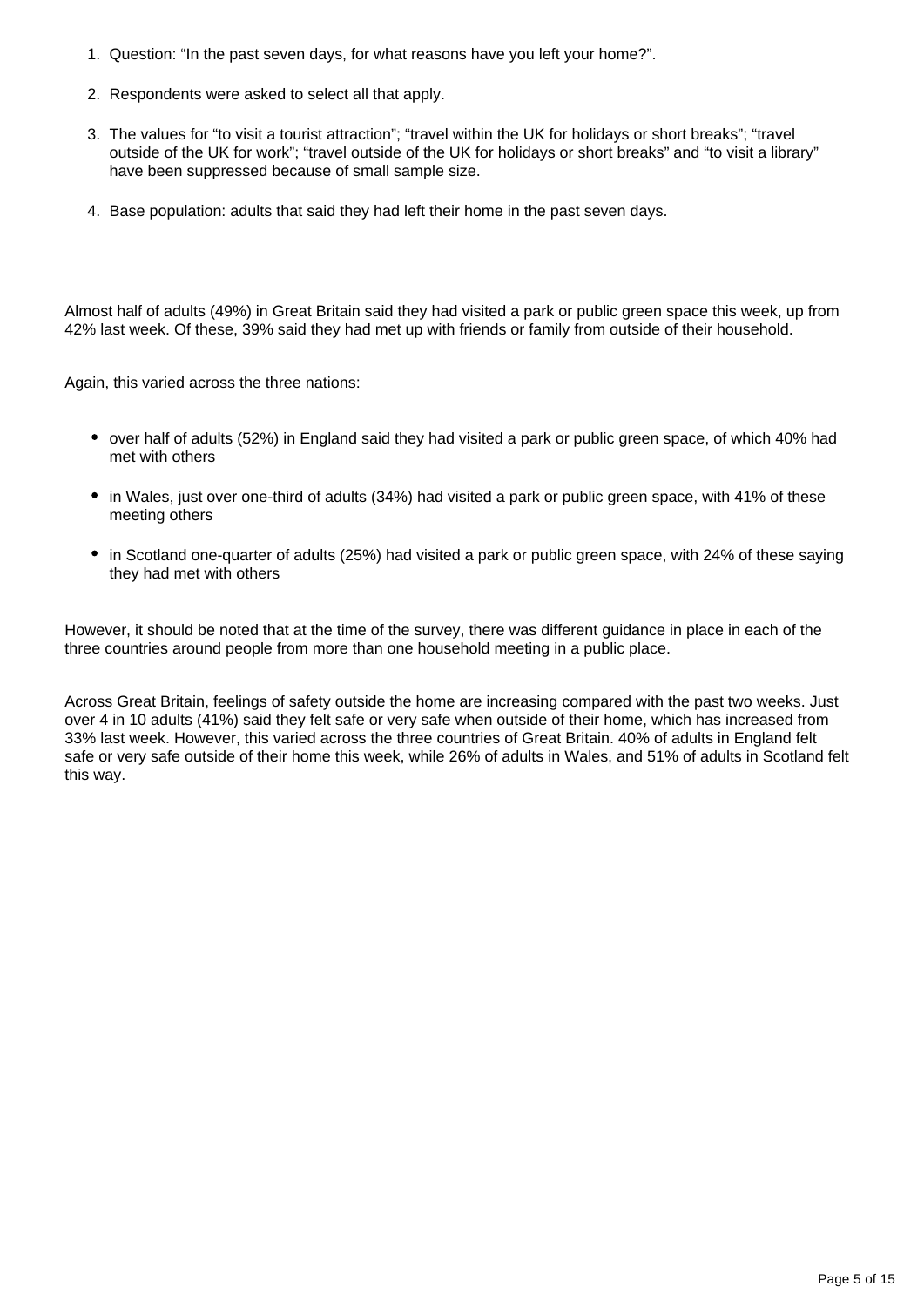### **Figure 3: The proportion of adults who felt safe or very safe outside of their home varied by country**

### **Great Britain, 28 to 31 May 2020**

## Figure 3: The proportion of adults who felt safe or very safe outside of their home varied by country





### **Source: Office for National Statistics – Opinions and Lifestyle Survey**

### **Notes:**

- 1. Question: "How safe or unsafe do you feel when outside your home due to the coronavirus (COVID-19) outbreak?".
- 2. Some values of "don't know" or "prefer not to say" have been suppressed because of small sample sizes.

Feelings of safety also varied for activities outside of the home. While 6 in 10 adults (60%) in Great Britain felt safe when meeting with someone outside of their household outdoors, this fell to around 1 in 3 who felt safe when visiting garden centres (36%).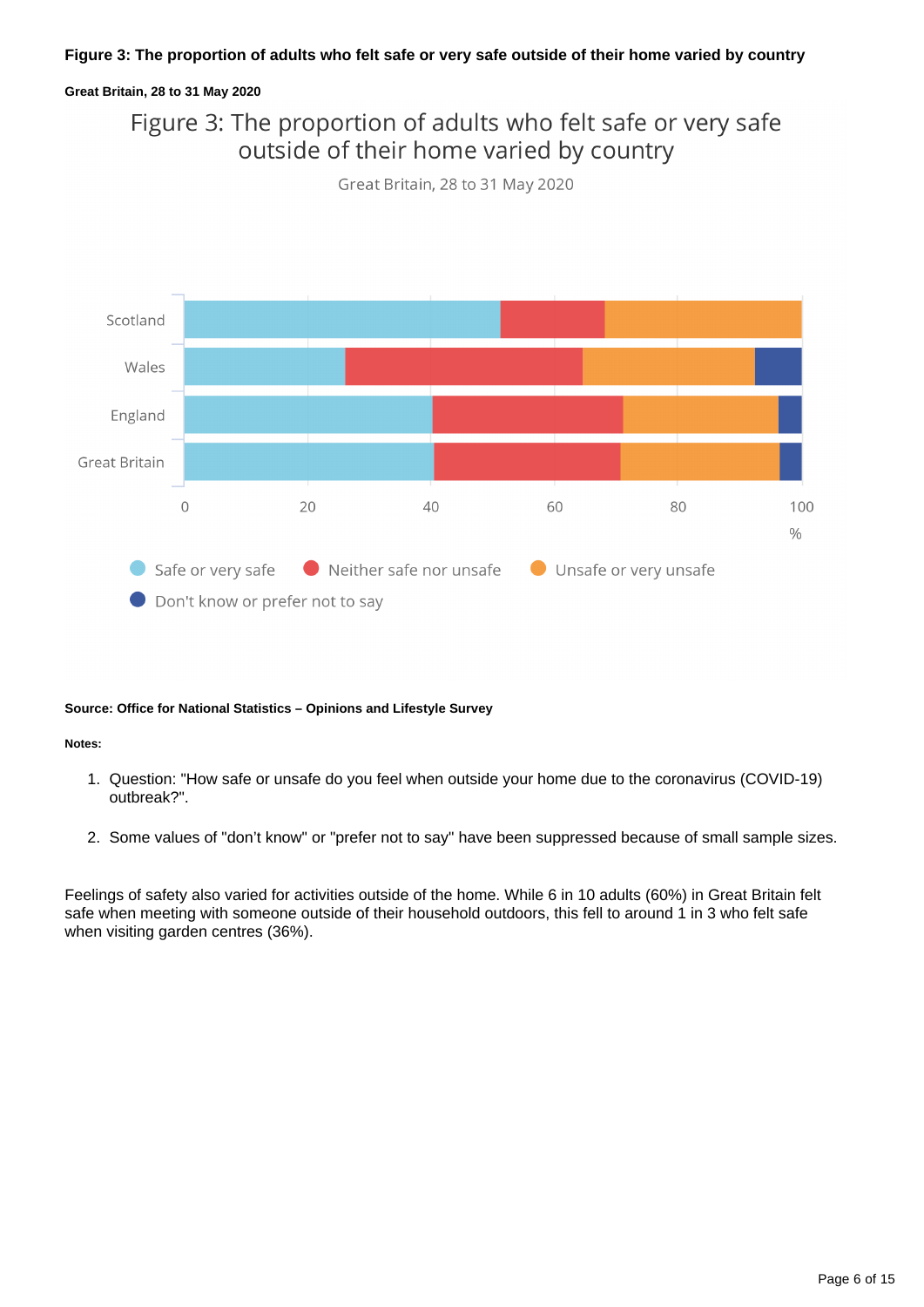### **Figure 4: 6 in 10 people felt safe when meeting outdoors with someone from outside of their household**

### **Great Britain, 28 May to 31 May 2020**

## Figure 4: 6 in 10 people felt safe when meeting outdoors with someone from outside of their household

Great Britain, 28 May to 31 May 2020



### **Source: Office for National Statistics – Opinions and Lifestyle Survey**

### **Notes:**

- 1. Questions: "To what extent do you agree or disagree with the following statements? I feel safe taking part in outdoor leisure activities now, I feel safe meeting outdoors with someone from outside my household now, I feel safe visiting shops now, I feel safe visiting garden centres now".
- 2. Percentages displayed are the combination of those who strongly or somewhat agreed with each statement.

The proportion of adults in Great Britain that said they had enough information about how to protect themselves has returned to similar levels seen in the peak between 9 and 17 April, after falls in recent weeks. Almost 9 in 10 adults in Great Britain (87%) said they had enough information about how to protect themselves from the coronavirus (COVID-19), which has increased from 79% last week.

### **Face coverings and handwashing**

Almost 3 in 10 adults (28%) have worn a face covering outside of their homes in the past seven days to slow the spread of the coronavirus – a similar level to last week (29%). For those that had worn a face covering, the most common situation was while shopping (76%), followed by exercising outdoors (23%) and running errands (20%).

Regardless of whether they had worn a face covering in the past, over 1 in 3 adults (36%) said they were either very or fairly likely to wear one in the next seven days – this has decreased from 41% last week.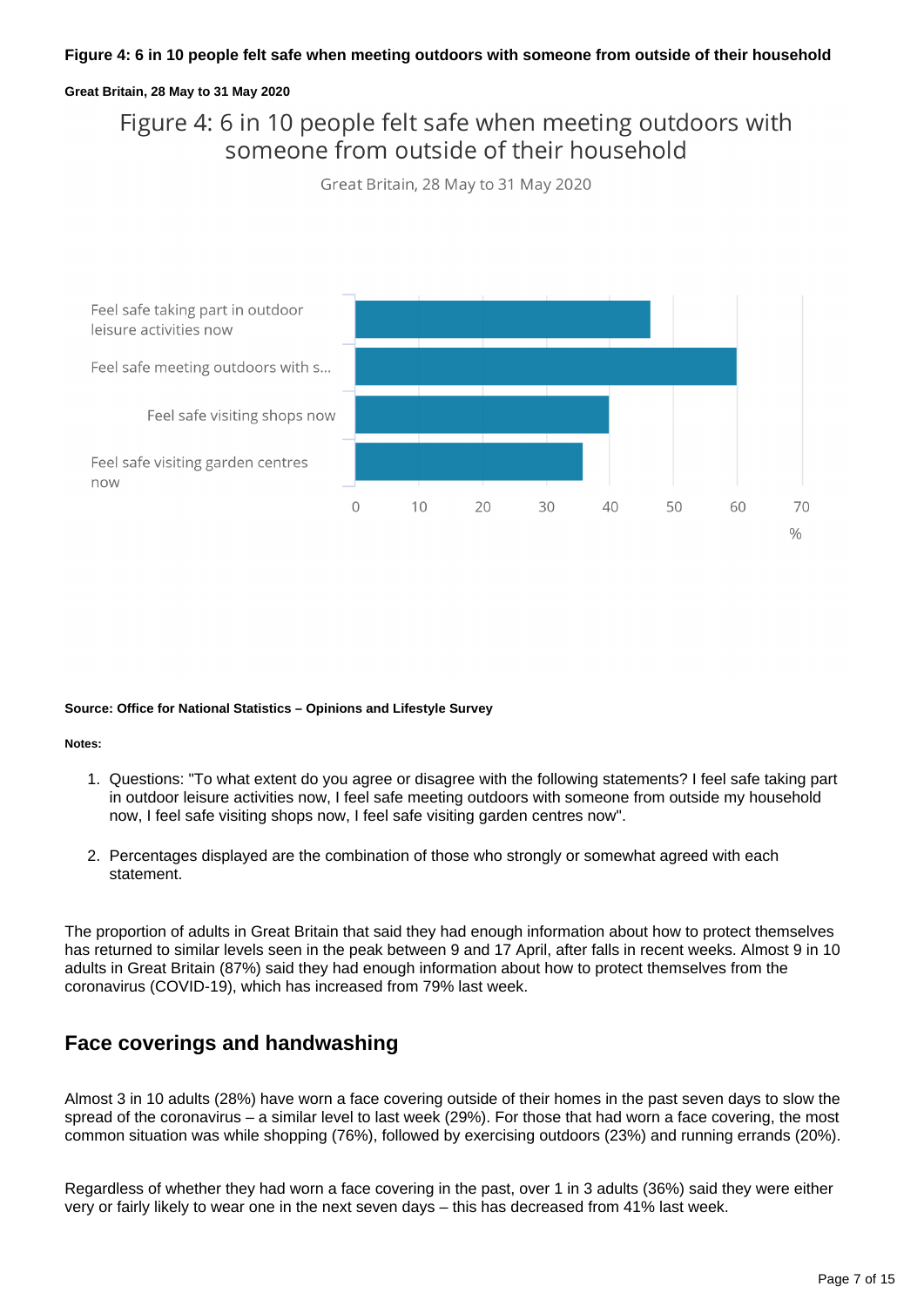Over 9 in 10 adults (94%) said they either always or often washed their hands with soap and water straight away after returning home from a public place. This is a similar level to that seen between 17 and 27 April when these data were last collected.

## **Self-isolation**

Official advice is that people should self-isolate if they or someone in their household experiences symptoms related to the coronavirus (COVID-19). Some people may choose to self-isolate for other reasons, so these results should not be interpreted as an estimate of those with COVID-19 symptoms or those diagnosed with COVID-19.

In the past seven days, just over 1 in 10 adults (13%) said they had self-isolated, which has decreased when compared with last week (19%) and is the lowest level across all the weeks data have been collected for. For those aged 70 years and over, 28% said they had self-isolated, while for those with an underlying health condition (all ages) it was 19%. Both represent a lower proportion than reported last week (36% and 33% respectively).

1 in 10 adults (10%) were in households where everyone had self-isolated over the past seven days, which has decreased from 17% last week, and is the lowest proportion across the weeks.

### **Social distancing**

Social distancing guidance advises physical contact with others should be kept to a minimum. Nearly all adults (98%) said they had tried to stay at least two metres away from other people when outside their home.

Shielding older or vulnerable people from the risk of infection is also an important element of advice. Again, a consistently high proportion of adults said they are avoiding contact with older or vulnerable adults, this week it is almost 9 in 10 adults (88%). Among these, 1 in 10 adults (10%) said the people they are avoiding are those to whom they provide care.

### **Work**

Similar levels of people said their work was being affected this week compared with last week. Over 4 in 10 adults (41%) said the coronavirus was having an impact on their work, and of these the most common impacts this week were: being furloughed, finding working from home difficult and needing to work from home.

The largest change among those who said their work was affected was seen with increased levels of people finding working at home difficult. This increased to 24% this week from 14% last week.

However, a similar proportion of adults in employment in Great Britain said they had worked from home at some point this week (41%) compared with last week (39%). Location of work has remained largely unchanged through the last three weeks in May (Figure 5). 4 in 10 adults in employment (40%) said they had left their home to travel to and from work in the past seven days compared with 36% last week.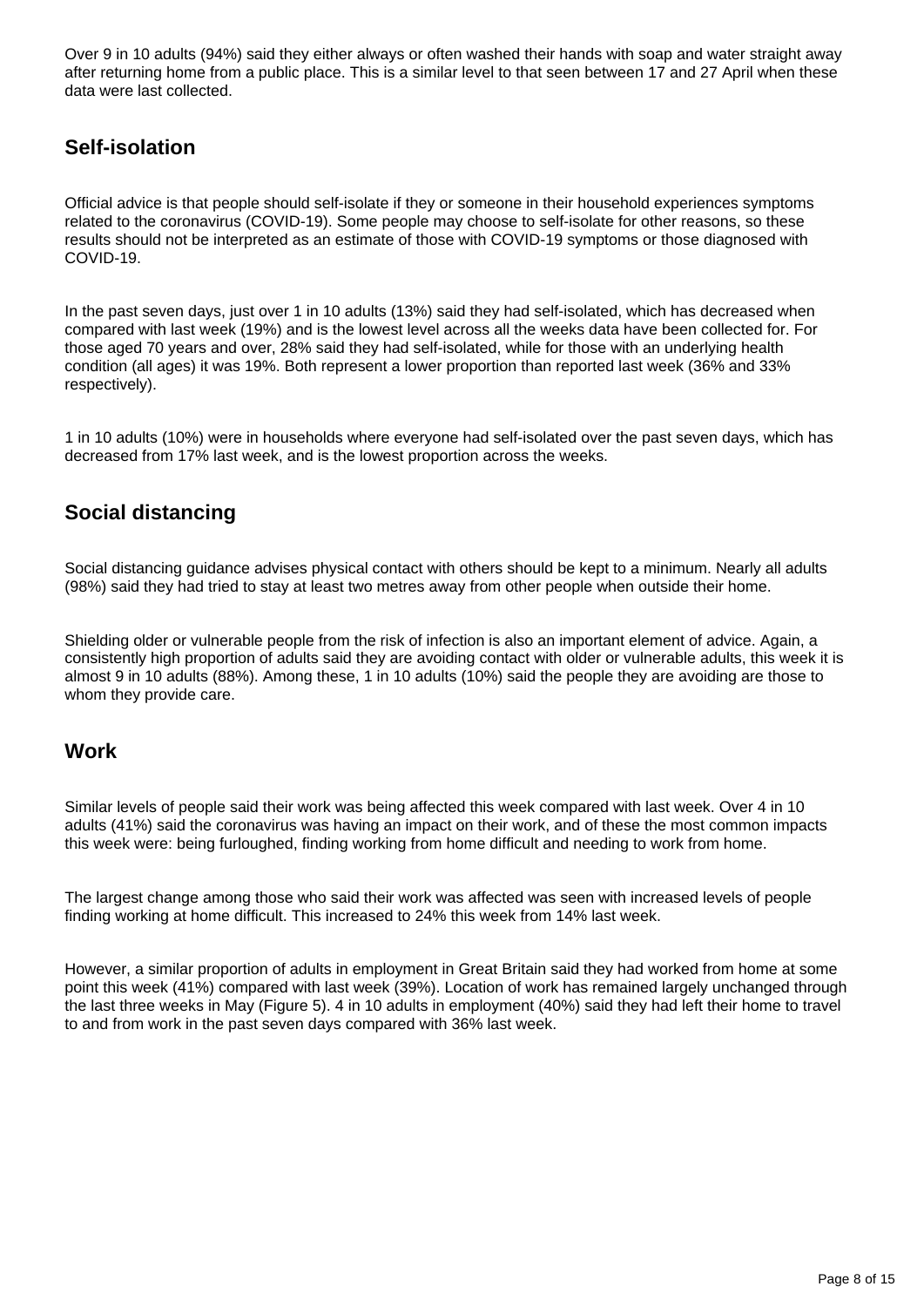### **Great Britain, 28 to 31 May 2020**

## Figure 5: Location of work has remained largely unchanged through the last three weeks in May





### **Source: Source: Office for National Statistics – Opinions and Lifestyle Survey**

### **Notes:**

- 1. Base population for percentage: all adults in employment. This definition is different to some other surveys and is included in the **Glossary**.
- 2. The main reasons for respondents neither working from home nor travelling to work in the past seven days include being on sick leave or annual leave, not being on shift, being on maternity or paternity leave or being furloughed.
- 3. Percentages may not sum due to rounding.

More detailed information on changes to labour market participation can be found in Coronavirus and the latest [indicators for the UK economy and society: 28 May 2020](https://www.ons.gov.uk/peoplepopulationandcommunity/healthandsocialcare/conditionsanddiseases/bulletins/coronavirustheukeconomyandsocietyfasterindicators/28may2020).

### **More about coronavirus**

- Find the latest on [coronavirus \(COVID-19\) in the UK](https://www.ons.gov.uk/peoplepopulationandcommunity/healthandsocialcare/conditionsanddiseases/bulletins/coronavirustheukeconomyandsocietyfasterindicators/latest).
- All ONS analysis, summarised in our [coronavirus roundup.](https://www.ons.gov.uk/peoplepopulationandcommunity/healthandsocialcare/conditionsanddiseases/articles/coronaviruscovid19roundup/latest)
- View [all coronavirus data.](https://www.ons.gov.uk/peoplepopulationandcommunity/healthandsocialcare/conditionsanddiseases/datalist)
- Find out how we are [working safely in our studies and surveys](https://www.ons.gov.uk/news/statementsandletters/ensuringyoursafetyduringcovid19).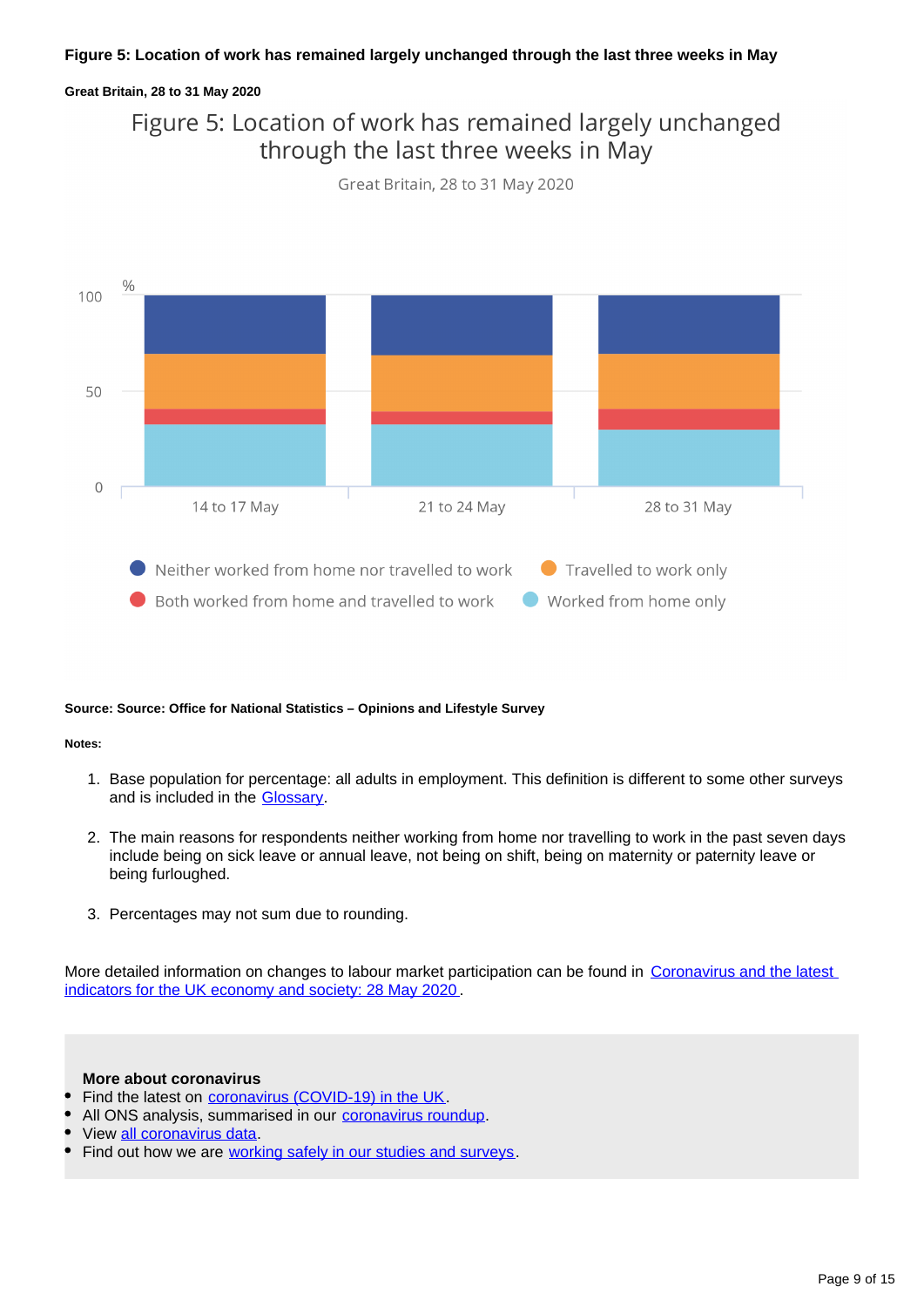# <span id="page-9-0"></span>**4 . Homeschooling and back to school**

Almost 2 in 3 adults (65%) with dependent children said their children had been homeschooled this week. This is similar to previous weeks, although levels of homeschooling may have been impacted by half term falling in the reference week.

For children that had been homeschooled, they spent on average 11 hours learning this week with the most common resources used being devices provided by parents (such as laptops and tablets; 73%), school-provided digital resources accessed through online learning platforms (for example, pre-recorded lessons, assignments, eworkbooks; 61%), and digital online learning resources found by parents (for example, BBC Bitesize, YouTube; 49%).

However, around 4 in 10 (39%) adults with dependent children said their children were struggling to continue their education. Lack of motivation, lack of guidance and support, and limited parent or carer knowledge to support were the most common reasons for children to be struggling.

This week in England (week commencing 1 June 2020), some children are able to return to school. Almost 2 in 3 (63%) adults in England with dependent children who said this applied to them, said they felt either very or quite unconfident in sending their child or children back to school in June. Over half (54%) said they were either very or quite unlikely to send their children back to school this month.

For those parents to whom it applied, 70% said a vaccine available for the coronavirus (COVID-19) would make them feel more confident to send their child or children back to school, and 67% said that reassurance that their school was fully prepared would also make them feel more confident.

# <span id="page-9-1"></span>**5 . Indicators of concern, well-being and loneliness**

Over two-thirds of adults (69%) said they were very or somewhat worried about the effect that the coronavirus (COVID-19) was having on their life now. This is similar to last week (67%), however, there has been a downward trend in the number of people reporting feeling this way since data collection started (27 March 2020).

For a third week, the most common impact was a lack of freedom and independence with almost 6 in 10 adults (58%) reporting this. Other common issues were an inability to make plans (52%) and personal travel plans being affected (50%).

More than 4 in 10 adults (44%) said their well-being was affected by the coronavirus (COVID-19) in the past seven days, a decrease from 47% last week. The proportion of those aged 70 years and over who reported their well-being had been affected (36%) continued to be lower than the general population but for those with an underlying health condition it was similar at 47%.

The most common issue affecting well-being continues to be feeling worried about the future (63%), followed by feeling stressed or anxious (56%), and feeling bored (49%).

Through the weeks of lockdown, of the four measures of personal well-being, anxiety levels have seen the largest change over the period, falling to an average score of 3.7 this week, from 5.2 at the start of the lockdown period. As a point of reference, the average anxiety rating of people in the UK in Quarter 4 (Oct to Dec) 2019 (pre-COVID-19) was 2.97, although it should be noted that these figures come from different surveys.

A more detailed analysis providing insights into which social and economic factors are most associated with high levels of anxiety will be published on 15 June 2020.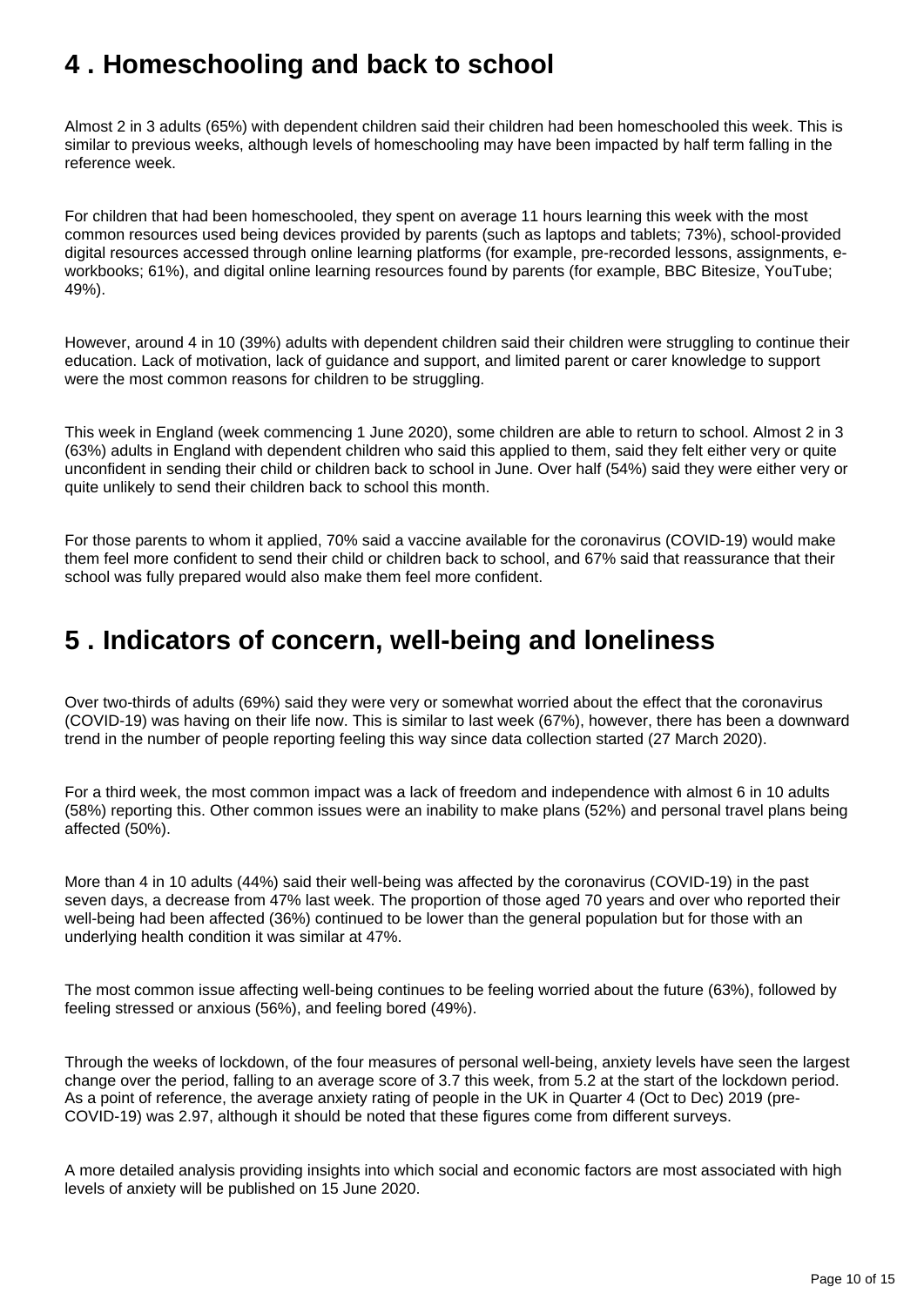### **Great Britain, 28 to 31 May 2020**

## Figure 6: Through the weeks of lockdown, anxiety levels have fallen





### **Source: Office for National Statistics – Opinions and Lifestyle Survey**

### **Notes:**

- 1. Question: "Overall, how satisfied are you with your life nowadays?", "Overall, to what extent do you feel that the things you do in your life are worthwhile?", "Overall, how happy did you feel yesterday?", "Overall, how anxious did you feel yesterday?".
- 2. Each of these questions is answered on a scale of 0 to 10, where 0 is "not at all" and 10 is "completely".

At the whole population level, estimates of loneliness since the start of lockdown have also been similar to those seen before the coronavirus (COVID-19) pandemic. This week 1 in 4 adults (25%) reported feeling lonely either often or always, or some of the time, similar to last week at 27%. However, as previously [found,](https://www.ons.gov.uk/peoplepopulationandcommunity/wellbeing/articles/lonelinesswhatcharacteristicsandcircumstancesareassociatedwithfeelinglonely/2018-04-10) people's personal and household characteristics impact on the likelihood of feeling lonely. A more detailed analysis of those who have been affected by loneliness during the coronavirus pandemic will be published on Monday 8 June, exploring the characteristics of those who say they are lonely "often or always" and those who say that loneliness has affected their well-being in the past seven days as a result of the coronavirus.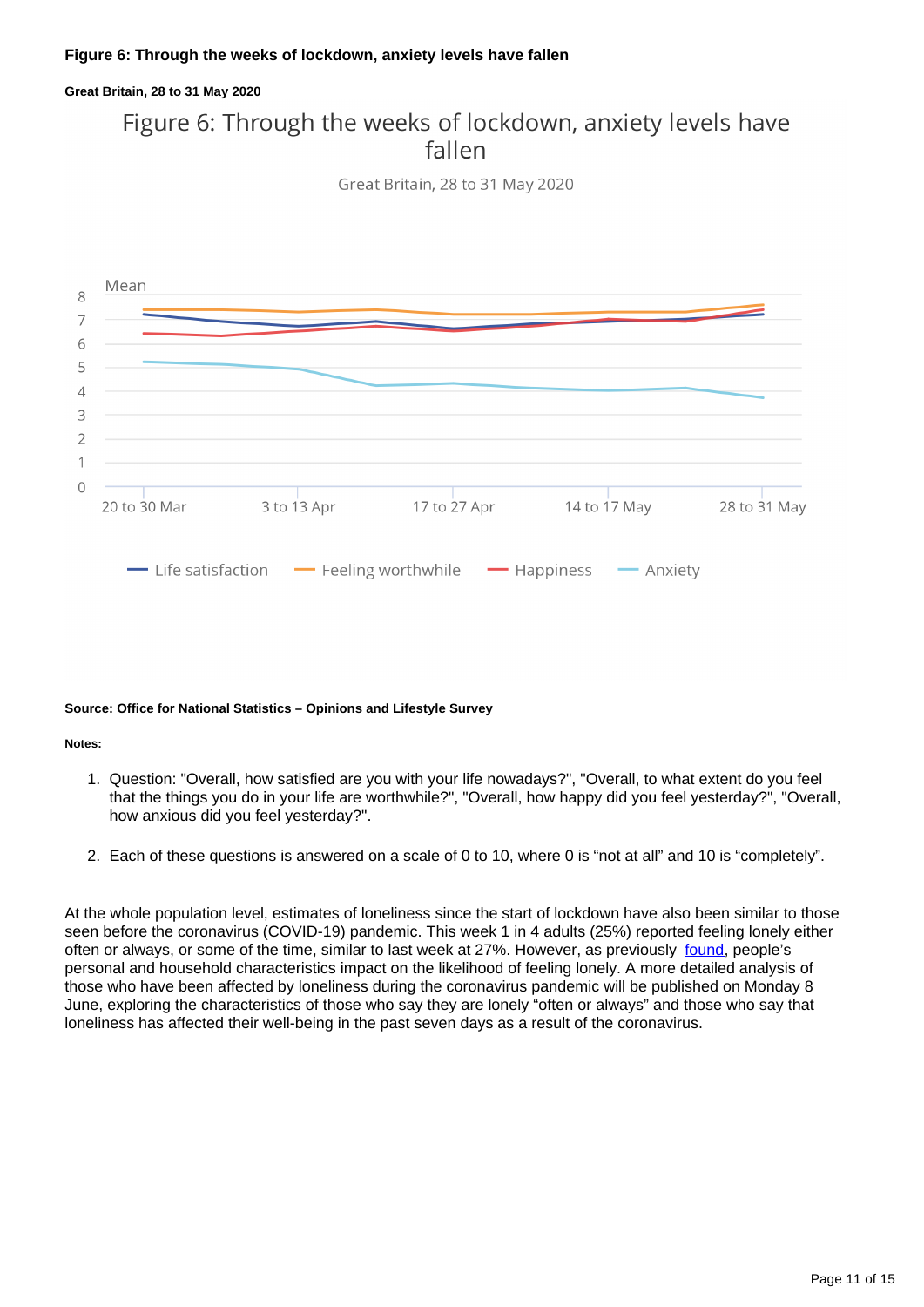|                                                                                    | Group                 | 21 to 24 May 28 to 31 May |              |
|------------------------------------------------------------------------------------|-----------------------|---------------------------|--------------|
| Percentage that report well-being is being affected                                | All adults            | 47                        | 44           |
|                                                                                    | 70 years and over 35  |                           | 36           |
|                                                                                    | Underlying health 48  |                           | 47           |
| Mean anxiety score*                                                                | All adults            | 4.1                       | 3.7          |
|                                                                                    | 70 years and over 3.5 |                           | $\mathbf{3}$ |
|                                                                                    | Underlying health 4.6 |                           | 3.7          |
| Percentage with high anxiety (score 6-10)*                                         | All adults            | 33                        | 30           |
|                                                                                    | 70 years and over 28  |                           | 24           |
|                                                                                    | Underlying health 44  |                           | 32           |
| Percentage feeling lonely often or always or some of the time 70 years and over 16 | All adults            | 27                        | 25           |
|                                                                                    |                       |                           | 17           |
|                                                                                    | Underlying health 43  |                           | 29           |
|                                                                                    |                       |                           |              |

Source: Office for National Statistics – Opinions and Lifestyle Survey

**Notes** 

1. \* Anxiety is measured on a scale of 0 to 10, where 0 is "not at all" and 10 is "completely". [Back to table](#page-0-0)

## <span id="page-11-0"></span>**6 . Coronavirus and the social impacts on Great Britain data**

[Coronavirus and the social impacts on Great Britain](https://www.ons.gov.uk/peoplepopulationandcommunity/healthandsocialcare/healthandwellbeing/datasets/coronavirusandthesocialimpactsongreatbritaindata)

Dataset | Released on 29 May 2020 New indicators from the Opinions and Lifestyle Survey (OPN) to understand the impact of the coronavirus (COVID-19) pandemic on people, households and communities in Great Britain. Includes breakdowns by atrisk age, sex and underlying health condition.

# <span id="page-11-1"></span>**7 . Glossary**

## **Underlying health condition**

In this bulletin, adults with an underlying health condition include those with: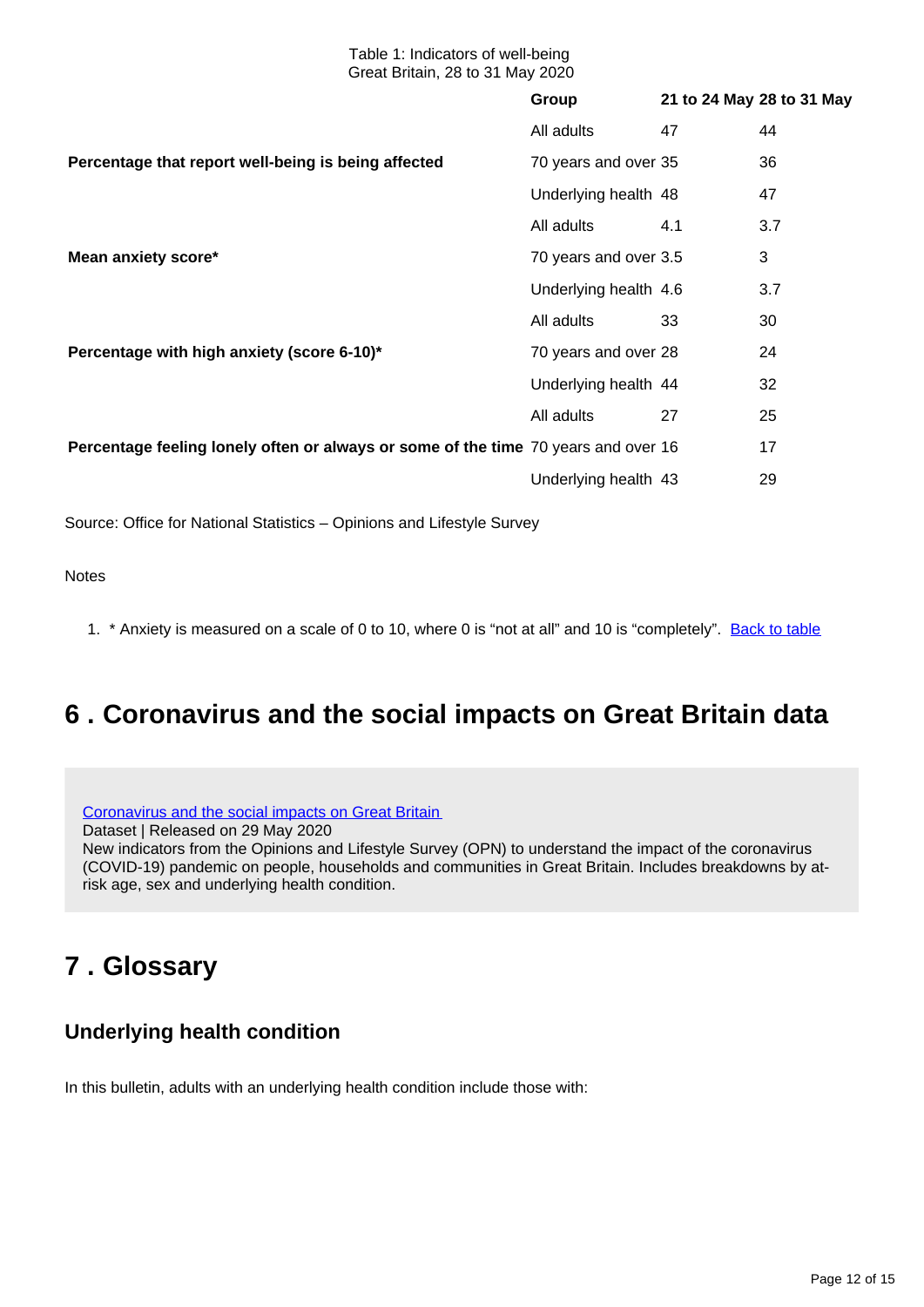- $\bullet$ Alzheimer's disease or dementia
- angina or long-term heart problem
- asthma
- a learning disability such as autism spectrum disorder (ASD) or Asperger's (Asperger syndrome)  $\bullet$
- conditions affecting the brain and nerves, such as Parkinson's disease  $\bullet$
- cancer
- chronic obstructive pulmonary disease (COPD) or long-term lung problem
- diabetes
- kidney or liver disease
- a weakened immune system such as the result of conditions as HIV and AIDS, or medicines such as steroid tablets or treatment for cancer
- problems with your spleen for example, sickle cell disease, or if you have had your spleen removed
- being overweight (having a BMI of 40 or above)
- given an organ transplant
- stroke or cerebral haemorrhage or cerebral thrombosis
- rheumatoid arthritis

### **In employment**

For this survey, a person is said to be "in employment" if they had a paid job, either as an employee or selfemployed; they did any casual work for payment; or they did any unpaid or voluntary work in the previous week.

### **Dependent children**

A dependent child is defined as someone who is under the age of 16 years or someone who is aged 16 to 18 years, has never been married and is in full-time education.

## <span id="page-12-0"></span>**8 . Measuring the data**

The Opinions and Lifestyle Survey (OPN) is a monthly omnibus survey. In response to the coronavirus (COVID-19) pandemic, we have adapted the OPN to become a weekly survey used to collect data on the impact of the coronavirus on day-to-day life in Great Britain. In this wave, 2,500 individuals were sampled, with a response rate of 49% (or 1,224 individuals) for the survey conducted from 28 to 31 May 2020.

The survey results are weighted to be a nationally representative sample for Great Britain, and data are collected using an online self-completion questionnaire. Individuals who did not want to or were unable to complete the survey online had the opportunity to take part over the phone.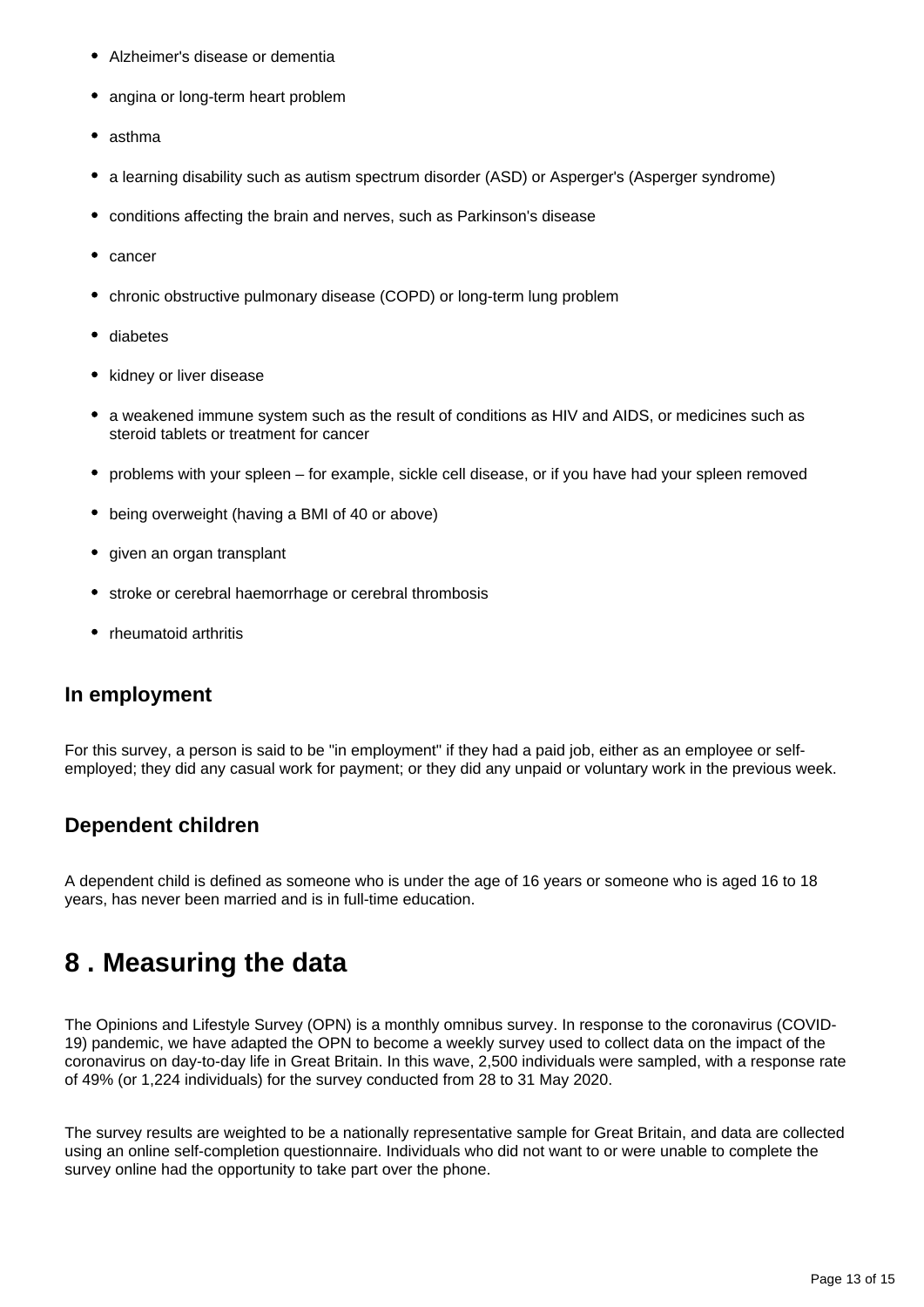Where changes in results from previous weeks are presented in this bulletin, associated [confidence intervals](https://www.ons.gov.uk/methodology/methodologytopicsandstatisticalconcepts/uncertaintyandhowwemeasureit#confidence-interval), which are included in the associated datasets, indicate their significance.

More quality and methodology information on strengths, limitations, appropriate uses, and how the data were created is available in the [Opinions and Lifestyle Survey \(OPN\) QMI](https://www.ons.gov.uk/peoplepopulationandcommunity/healthandsocialcare/healthandlifeexpectancies/methodologies/opinionsandlifestylesurveyqmi).

## **Sampling**

A sample of 2,500 households were randomly selected from the Annual Population Survey (APS), which consists collectively of those respondents who successfully completed the last wave of the Labour Force Survey (LFS) or the local LFS boost. From each household, one adult was selected. Younger people were given higher selection probability than older people because of under-representation in the sample available for the survey. Further information on the sample design can be found in the **[OPN QMI](https://www.ons.gov.uk/peoplepopulationandcommunity/healthandsocialcare/healthandlifeexpectancies/methodologies/opinionsandlifestylesurveyqmi)**.

### **Weighting**

The responding sample contained 1,224 individuals (49% response rate). Survey weights were applied to make estimates representative of the population.

Weights were first adjusted for non-response and attrition. Subsequently, the weights were calibrated to satisfy population distributions considering the following factors: sex by age, region, tenure, and highest qualification. For age, sex and region, population totals based on projections of mid-year population estimates for May 2020 were used. The resulting weighted sample is therefore representative of the Great Britain adult population by a number of socio-demographic factors and geography.

# <span id="page-13-0"></span>**9 . Strengths and limitations**

The main strengths of the Opinions and Lifestyle Survey (OPN) include:

- it allows for timely production of data and statistics that can respond quickly to changing needs
- it meets data needs: the questionnaire is developed with customer consultation, and design expertise is applied in the development stages
- robust methods are adopted for the survey's sampling and weighting strategies to limit the impact of bias
- quality assurance procedures are undertaken throughout the analysis stages to minimise the risk of error

The main limitations of the OPN include:

- the sample size is relatively small: 2,500 individuals per week with fewer completed interviews, meaning that detailed analyses for subnational geographies and other sub-groups are not possible
- comparisons between periods and groups must be done with caution as estimates are provided from a sample survey; as such, confidence intervals are included in the datasets to present the sampling variability, which should be taken into account when assessing differences between periods, as true differences may not exist